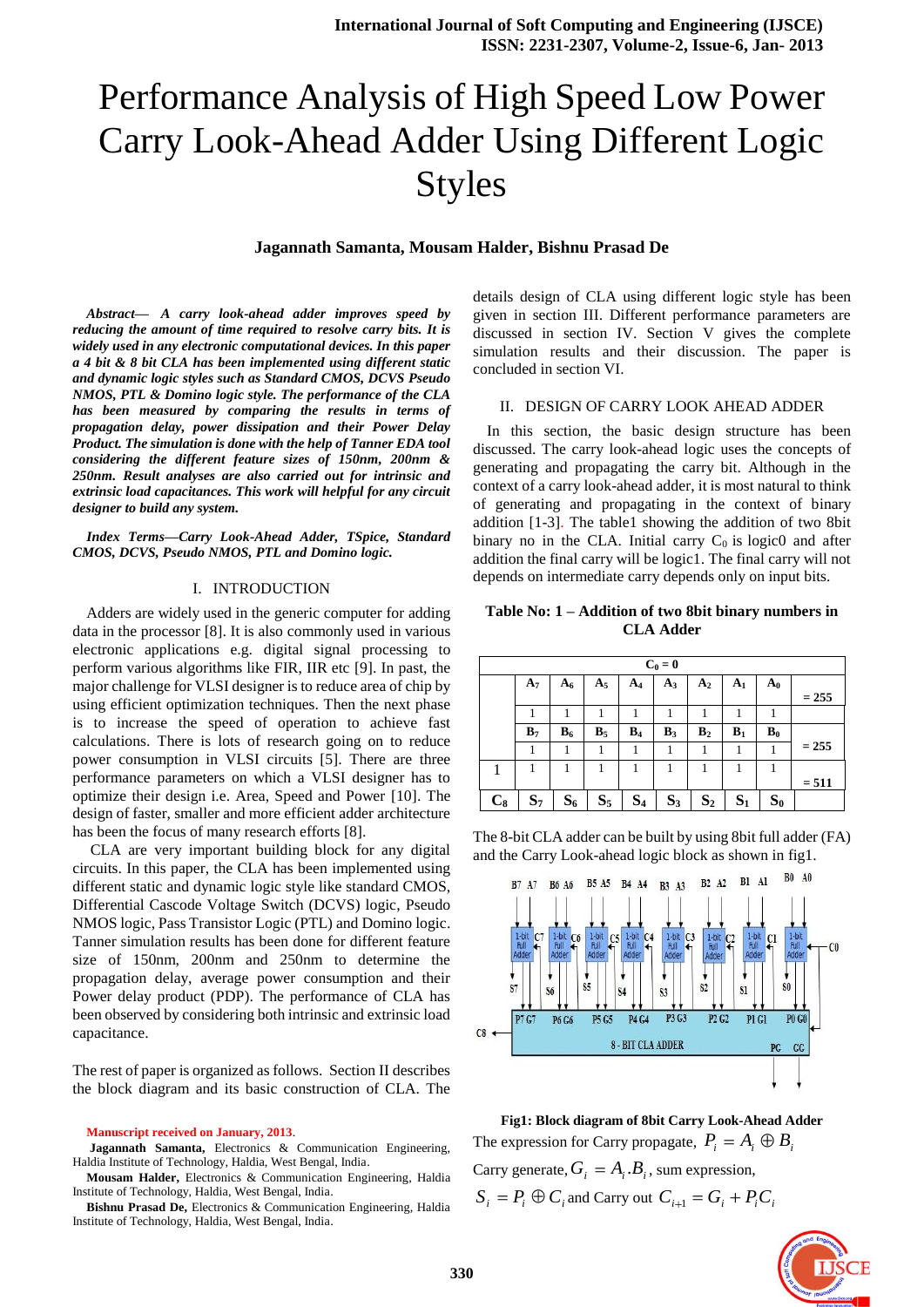# **Performance Analysis Of High Speed Low Power Carry Look-Ahead Adder Using Different Logic Styles**

Signals P and G only depend on the input bits  $C_1 = G0 + P_0.C_0$  $C_2 = G1 + P_1.C_1 = G_1 + P_1.G_0 + P_1.P_0.C_0$  $C_3 = G_2 + P_2.G_1 + P_2.P_1.G_0 + P_2.P_1.P_0.C_0$  $C_4 = G_3 + P_3.G_2 + P_3.P_2.G_1 + P_3P_2.P_1.G_0 + P_3P_2.P_1.P_0.C_0$  $C_5 = G_4 + P_4G_3 + P_4P_3G_2 + P_4P_3P_2G_1 + P_4P_3P_2P_1G_0$ + $P_4P_3P_2P_1P_0C_0$  $C_6 = G_5 + P_5G_4 + P_5P_4G_3 + P_5P_4P_3G_2 + P_5P_4P_3P_2G_1$ +  $P_5P_4P_3P_2P_1G_0 + P_5P_4P_3P_2P_1P_0C_0$  $C_7 = G_6 + P_6G_5 + P_6P_5G_4 + P_6P_5P_4G_3 + P_6P_5P_4P_3G_2$ +  $P_6P_5P_4P_3P_2G_1 + P_6P_5P_4P_3P_2P_1G_0$ +  $P_6P_5P_4P_3P_2P_1P_0C_0$  $C_8 = G_7 + P_7G_6 + P_7P_6G_5 + P_7P_6P_5G_4 + P_7P_6P_5P_4G_3$ +  $P_7P_6P_5P_4P_3G_2$  +  $P_7P_6P_5P_4P_3P_2G_1$ +  $P_7P_6P_5P_4P_3P_2P_1G_0 + P_7P_6P_5P_4P_3P_2P_1P_0C_0$ 

Fig2 giving the gate level architecture of 4bit carry look-ahead adder.



**Fig2: Gate level architecture of 4bit Carry Look-Ahead Adder** 



The input and output waveforms of CLA are showing in the fig3.

**Fig3: Output waveform of Carry Look-Ahead Adder** In the following section different types of static logic CLA circuits are described.

#### III. DIFFERENT DESIGN STYLES

Here the standard CMOS logic, DCVS logic, Pseudo NMOS and Domino logic are given and by using this logic style the CLA has been implemented.

# **a)** *Standard Cmos Logic*

The most widely used logic style is standard CMOS. The fig3 shows a generic N input logic gate where all inputs are distributed to both the pull-up and pull-down networks. The PDN is constructed using NMOS devices, while pMOS transistors are used in the PUN [9,11]



#### **Fig4: Block diagram of Standard CMOS logic**

Some of the positive side of this standard CMOS are 1) Outputs are well defined. 2) Output voltage is not changing with time. 3) Periodic signals or clocks are not required for refreshing the voltage of nodes. 4) Robust structure (i.e., low sensitivity to noise and 5) Low power consumption with no static power dissipation in ideal situation. And some negative points are 1) The number of transistors required to implement an N fan-in gate is 2N, hence large area. and 2) The propagation delay of a complementary CMOS gate deteriorates rapidly as a function of the fan-in

#### *b) Differential Cascode Voltage Switch Logic (Dcvsl)*

The DCVSL gate provides differential (or complementary) outputs [4]. Both the output signal (out) and its inverted value (inverted out) are simultaneously available. It has been observed that a differential implementation of a complex function may reduce the number of gates required by a factor of two. The number of gates in the critical timing path is often reduced as well.



**Fig5: Block diagram of Standard DCVS logic**

The advantages of DCVS logic are 1) Both true and complement form of inputs and outputs are used, as a result no extra inverter circuit required. 2) Ideally zero static power dissipation. 3) High speed and 4) Reduced input capacitance. Some drawback this logic are 1) More interconnection required and 2) High dynamic power dissipation

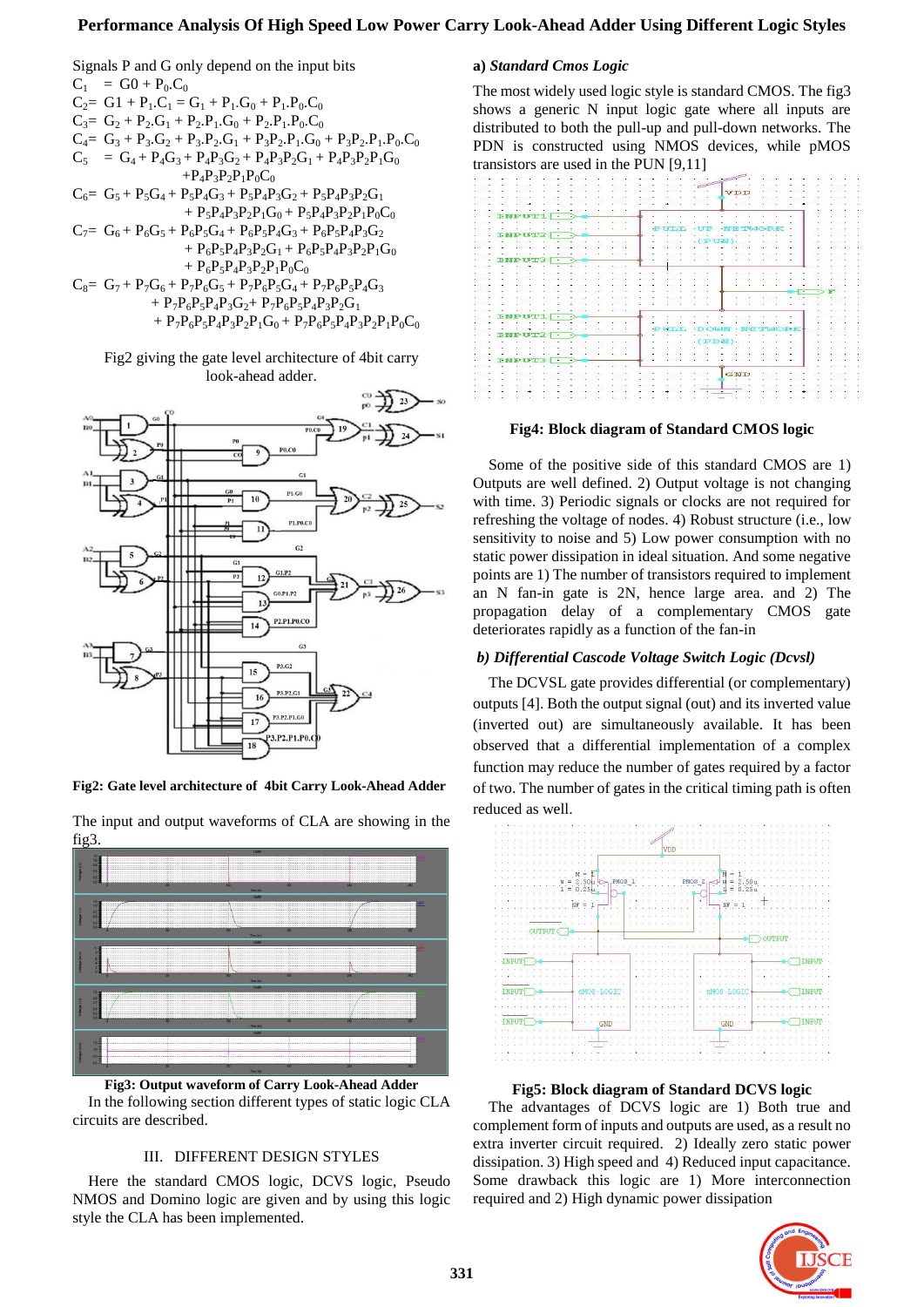# **International Journal of Soft Computing and Engineering (IJSCE) ISSN: 2231-2307, Volume-2, Issue-6, Jan- 2013**

# *c) Pseudo Nmos Logic*

Pseudo NMOS logic design is one way to reduce the transistor count [8-9]. Pull up network (PUN) is grounded, so it is always ON. The main reason to reduce this width is to improve the noise margin & speed. Purpose of PUN is to provide a conditional path between  $V_{DD}$  and the output when pull down network (PDN) is OFF. Pseudo NMOS logic is also known as ratioed logic. The main advantages of Pseudo NMOS logic are higher packing density and less chip area.



**Fig6: Block diagram of Pseudo NMOS logic**

It has also some drawbacks – static power dissipation is one of them. In Pseudo NMOS under low condition a steady state DC current will flow in the p-Channel load & PDN, as a result static power dissipation is occurred.

# *d) Pass-Transistor Logic (Ptl)*

A popular and widely-used alternative to complementary CMOS is pass-transistor logic, which attempts to reduce the number of transistors required to implement logic by allowing the primary inputs to drive gate terminals as well as source/drain terminals.



**Fig:7 Bock Diagram of Pass Transistor Logic**

Figure7 shows an implementation of the AND function constructed that way, using only NMOS transistors. Its presence is essential to ensure that the gate is static; this is that a low-impedance path exists to the supply rails under all circumstances, or, in this particular case, when B is low. The

promise of this approach is that fewer transistors are required to implement a given function. The reduced number of devices has the additional advantage of lower capacitance. The advantages of this logic are 1) Both the gate  $\&$ source/drain terminals are used as input port. 2) Number of transistor is lesser than Standard CMOS design and 3) Well suited for implementation of 6 transistor RAM, Full adder, XOR gate. The drawbacks of this logic are 1) PTL suffers from limited output swing, 2) Static power dissipation  $\&$  3) Low noise immunity.

# *e) Domino Logic*

A Domino logic module consists of an n-type dynamic logic block followed by a static inverter .During pre-charge, the output of the n-type dynamic gate is charged up to  $V_{DD}$ , and the output of the inverter is set to 0. During evaluation, the dynamic gate conditionally discharges, and the output of the inverter makes a conditional transition from 0 to 1. If one assumes that all the inputs of a Domino gate are outputs of other Domino gates, then it is ensured that all inputs are set to 0 at the end of the pre-charge phase, and that the only transitions during evaluation are 0 to 1 transitions. The formulated rule is hence obeyed. The introduction of the static inverter has the additional advantage that the fan-out of the gate is driven by a static inverter with a low impedance output, which increases noise immunity. The buffer furthermore reduces the capacitance of the dynamic output node by separating internal and load capacitances. Consider now the operation of a chain of Domino gates. During pre-charge, all inputs are set to 0. During evaluation, the output of the first Domino block either stays at 0 or makes a 0 to 1 transition, affecting the second gate.



**Fig 8: Bock Diagram of Domino Logic**

Since each dynamic gate has a static inverter, only non-inverting logic can be implemented. Although there are ways to deal with this, as is discussed in a subsequent section, this is major limiting factor, and pure Domino design has become rare. Very high speeds can be achieved: only a rising edge delay exists, while  $t<sub>pH</sub>$  equals zero. The inverter can be sized to match the fan-out, which is already much smaller than in the complimentary static CMOS case, as only a single gate capacitance has to be accounted for per fan-out gate.

The advantages of Domino logic are 1) Since PMOS transistors are eliminated, the output capacitance is smaller leading to higher speed during switching time, 2) Dynamic

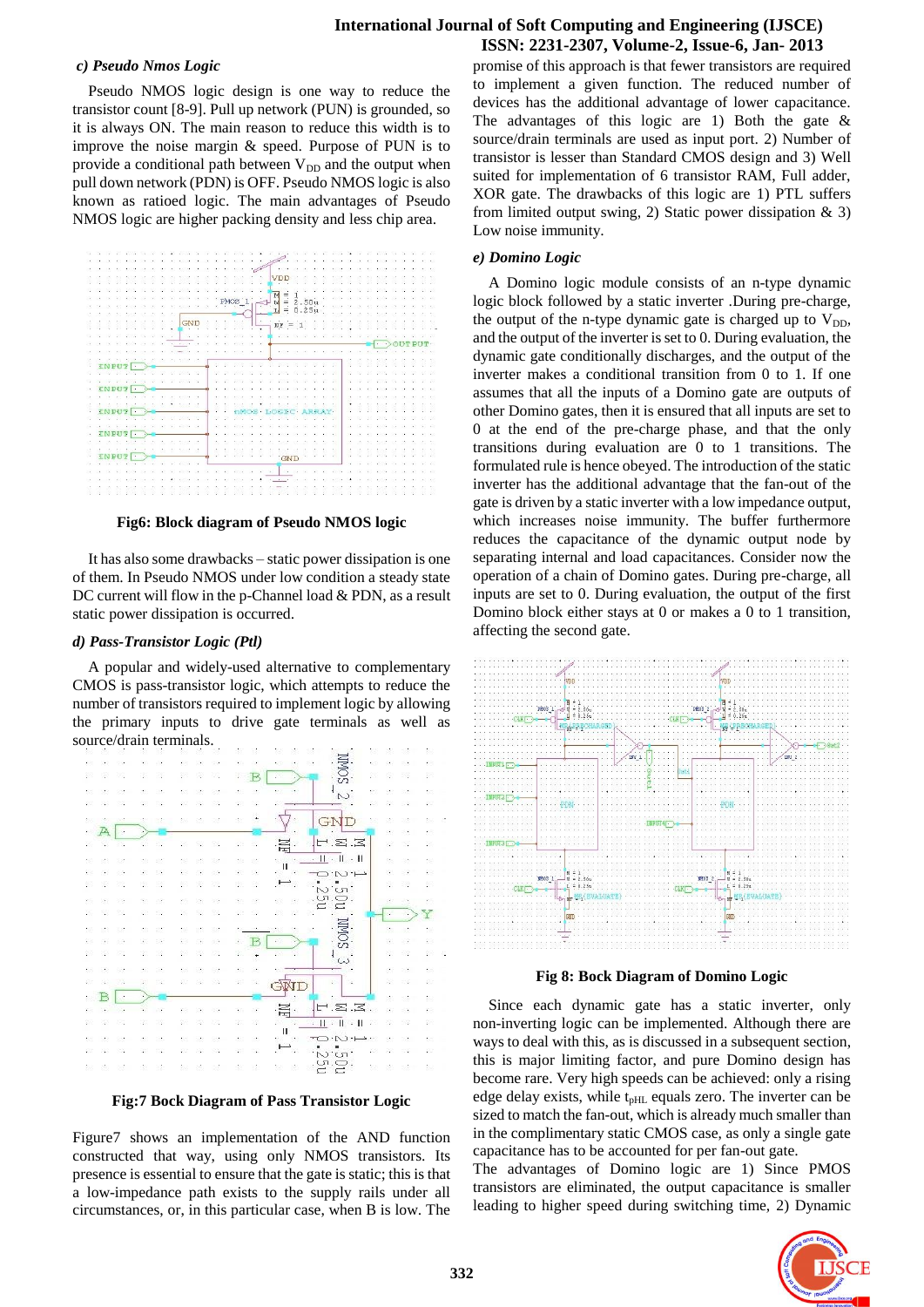# **Performance Analysis Of High Speed Low Power Carry Look-Ahead Adder Using Different Logic Styles**

logic typically takes smaller area than the equivalent static circuits. 3) No of transistor  $= n+4$  transistors. Drawbacks are 1) Charge sharing, 2) Charge leakage, 3) Can have static power dissipation, 4) More complex control (generate pre-charge signal , 5) Logic clocking can substantially increase power consumption and may consume 20% of the total chip power and 6) Dynamic nodes are kept floating at the evaluation time and this makes them vulnerable to noise, leakage and failure mechanisms.

# IV. PERFORMANECE PARAMETERS OF CLA

#### *a) Power dissipation*

Power dissipation is a measure of the power consumed by the logic gate when fully driven by all its input. The D.C or average power dissipation is the product of D.C supply voltage and the mean current taken from the supply. Ideally, CMOS circuits dissipate no static (DC) power, since in the steady state there is no direct path from VDD to ground. There are always leakage currents and substrate injection currents which leads to static power dissipation in CMOS circuits .One of the dynamic components of power dissipation arises from the transient switching behavior of the CMOS devices. At some point during the switching transient, both the NMOS and PMOS devices are on and a short circuit current exists between VDD and ground. Another component of dynamic power dissipation is charging and discharging of parasitic capacitances which consume most of the power used in CMOS circuits. This leads to the conclusion that CMOS power consumption depends on the switching activity of the signals involved. If we show the switching activity by a parameter α, then we can compute the whole power dissipation through the following equation-

$$
P = \alpha C_L V^2_{DD} f_{clk} + (I_{sc} + I_{Leakage}) V_{DD}
$$

Where, f is the clock frequency of logic operation,  $C_L$  is the total capacitance (parasitic capacitance, fault capacitance, interconnect capacitance) charged and discharged every cycle and  $V_{DD}$  is the power supply voltage. I<sub>sc</sub> and I<sub>leakage</sub> are the short circuit current and leakage current respectively. As we see in the above formula, power supply voltage has a quadratic relationship with the power; therefore voltage reduction offers the most dramatic means of minimizing energy consumption.

#### *b) Propagation Delay:*

The propagation delay, can be defined as time required to reach  $0.5V_{DD}$  of output from the  $0.5V_{DD}$  of input. The propagation delays of CLA are measured in the order of nano second.

#### **c)** *Power Delay Product*

Power Delay Product is the product of average power dissipation to the propagation delay ((PDP=average power consumed \* propagation delay), in fJ  $(10<sup>{-15}</sup>)$ .

## V. SIMULATION RESULTS & DICUSSIONS

All the simulation results are observed from Tanner simulation tool version 13.1. Comparisons of 4bit & 8bit CLA are done by varying different channel length and different load capacitance. Power dissipation, Propagation delay of sum and final carry and their corresponding PDP are measured in this work.

Fig9 shows the average power consumption of standard CMOS, DCVS & Pseudo NMOS CLA for different feature size. Maximum and minimum average power is found in Pseudo NMOS CLA and standard CMOS CLA respectively.



**Fig9: Average power consumption of 4bit and 8bit CLA for different channel lengths (L=250nm,200nm, 150nm)**

Fig10 shows the final carry propagation delay of standard CMOS, DCVS & Pseudo NMOS CLA for different channel length. Maximum and minimum carry propagation delay is found in DCVS CLA and Pseudo NMOS CLA respectively.



**Fig10: Propagation delay of final carry output of 4bit and 8bit CLA for different channel lengths (L=250nm,200nm, 150nm)**

Fig11 note the sum propagation delay of standard CMOS, DCVS & Pseudo NMOS CLA for different feature size. Maximum and minimum sum propagation delay is found in PTL CLA and Pseudo NMOS CLA respectively.



**Fig11: Propagation delay of sum output of 4bit and 8bit CLA for different channel lengths (L=250nm,200nm, 150nm)**

Fig12 note the PDP of final carry of standard CMOS, DCVS & Pseudo NMOS CLA for different feature size. Maximum and minimum PDP of final carry is found in DCVS CLA and standard CMOS CLA respectively.

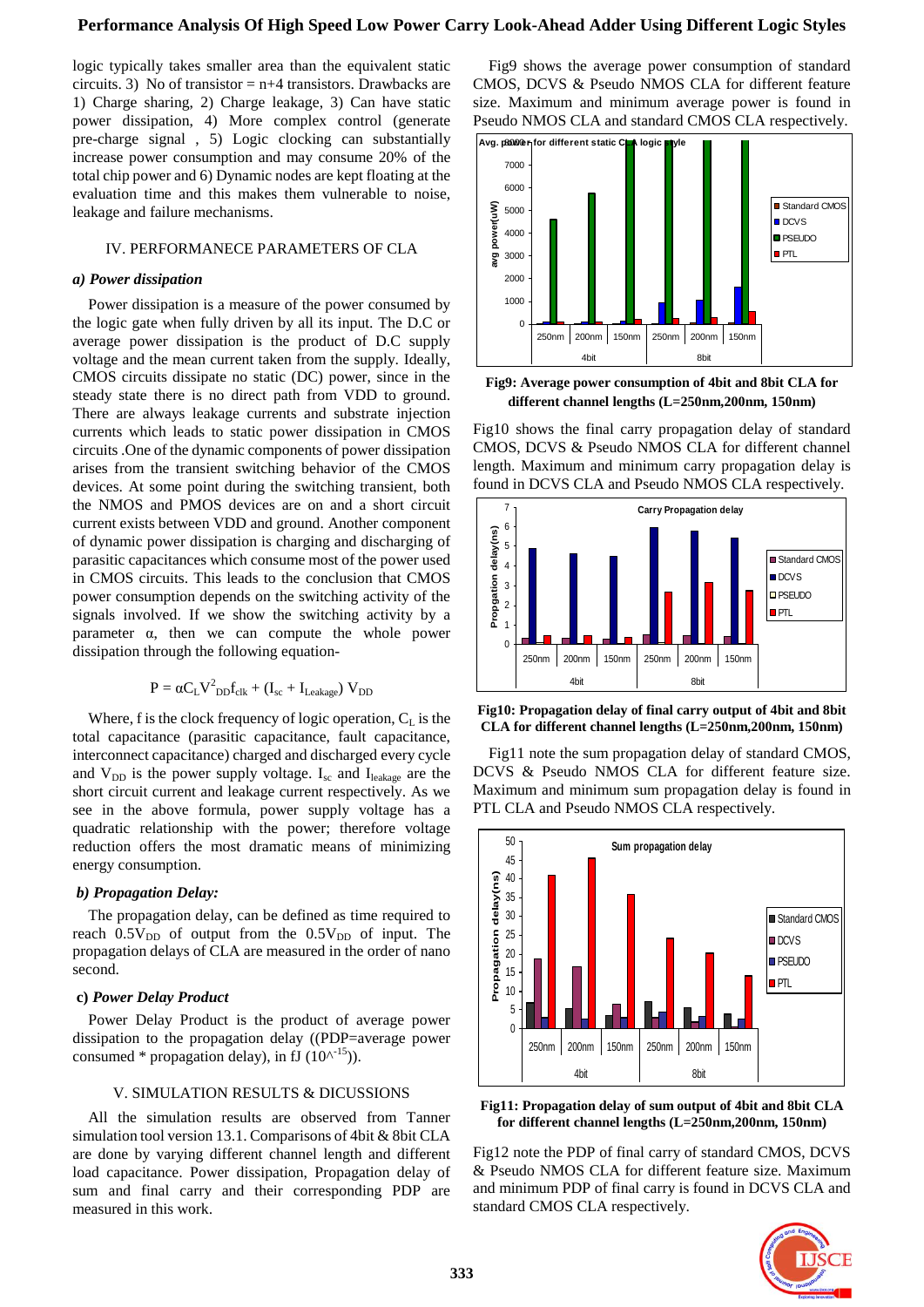

**Fig12: Power Delay Product (PDP) of 4bit and 8bit CLA for different channel lengths (L=250nm,200nm, 150nm)**

Fig13 note the PDP of sum of standard CMOS, DCVS & Pseudo NMOS CLA for different feature size. Maximum and minimum PDP of sum is found in Pseudo NMOS CLA and standard CMOS CLA respectively.



**Fig13: Power Delay Product (PDP) of 4bit and 8bit CLA for different channel lengths (L=250nm,200nm, 150nm)**

Fig14 shows the no of transistors required to implement 4bit and 8bit CLA. Highest no of transistors are required in DCVS CLA and Lowest no of transistors are required in Pseudo NMOS CLA.



**Fig14: # Transistors required to implement 4bit and 8bit CLA**

Table2 & Table3 are showing the details simulation results of different static & dynamic logic styles implementation of CLA using both external capacitace (100fF) and without external capacitances.

| Table No: 2 Simulation results of different static & dynamic logic style CLA by considering an external load capacitor |
|------------------------------------------------------------------------------------------------------------------------|
| 71 A A ATA                                                                                                             |

| (TVVIF)                |                           |              |                   |                |                 |                    |            |              |            |
|------------------------|---------------------------|--------------|-------------------|----------------|-----------------|--------------------|------------|--------------|------------|
| <b>LOGIC STYLE</b>     |                           | <b>INPUT</b> | <b>NO OF</b>      | <b>CHANNEL</b> | <b>AVG</b>      | <b>PROPAGATION</b> |            | PDP(fJ)      |            |
|                        |                           | <b>BIT</b>   | <b>TRANSISTOR</b> | <b>LENGTH</b>  | <b>POWER</b>    | DELAY (ns)         |            |              |            |
|                        |                           |              |                   | (nm)           | <b>CONSUMED</b> | <b>CARRY</b>       | <b>SUM</b> | <b>CARRY</b> | <b>SUM</b> |
|                        |                           |              |                   |                | (uW)            |                    |            |              |            |
| LOGIC<br><b>STATIC</b> |                           |              | 236               | 250            | 20.75           | 0.34               | 6.93       | 7.06         | 143.8      |
|                        |                           | 4            |                   | 200            | 25.46           | 0.31               | 5.48       | 7.89         | 139.52     |
|                        | <b>STANDARD</b>           |              |                   | 150            | 30.25           | 0.28               | 3.74       | 8.47         | 113.14     |
|                        | <b>CMOS CLA</b>           | 8            | 744               | 250            | 52.64           | 0.51               | 7.24       | 26.85        | 381.11     |
|                        |                           |              |                   | 200            | 61.85           | 0.46               | 5.69       | 28.45        | 351.93     |
|                        |                           |              |                   | 150            | 66.28           | 0.42               | 3.87       | 27.84        | 256.5      |
|                        | <b>DCVS CLA</b>           | 4            | 356               | 250            | 106.04          | 4.93               | 18.67      | 522.78       | 1979.77    |
|                        |                           |              |                   | 200            | 116.65          | 4.64               | 16.57      | 541.26       | 1932.89    |
|                        |                           |              |                   | 150            | 140.28          | 4.51               | 6.49       | 632.66       | 910.42     |
|                        |                           | 8            | 1192              | 250            | 914.9           | 5.98               | 3.01       | 5471.1       | 2753.85    |
|                        |                           |              |                   | 200            | 1075.18         | 5.76               | 1.66       | 6193.04      | 1784.8     |
|                        |                           |              |                   | 150            | 1622.43         | 5.46               | 0.52       | 8858.47      | 843.66     |
|                        | <b>PSEUDO</b><br>nMOS CLA | 4            | 146               | 250            | 4589.3          | 0.09               | 2.99       | 413.04       | 13722.01   |
|                        |                           |              |                   | 200            | 5757.78         | 0.06               | 2.63       | 345.47       | 15142.96   |
|                        |                           |              |                   | 150            | 8317.39         | 0.04               | 2.94       | 332.7        | 24453.13   |
|                        |                           | 8            | 452               | 250            | 11885.59        | 0.1                | 4.44       | 1188.56      | 52772.02   |

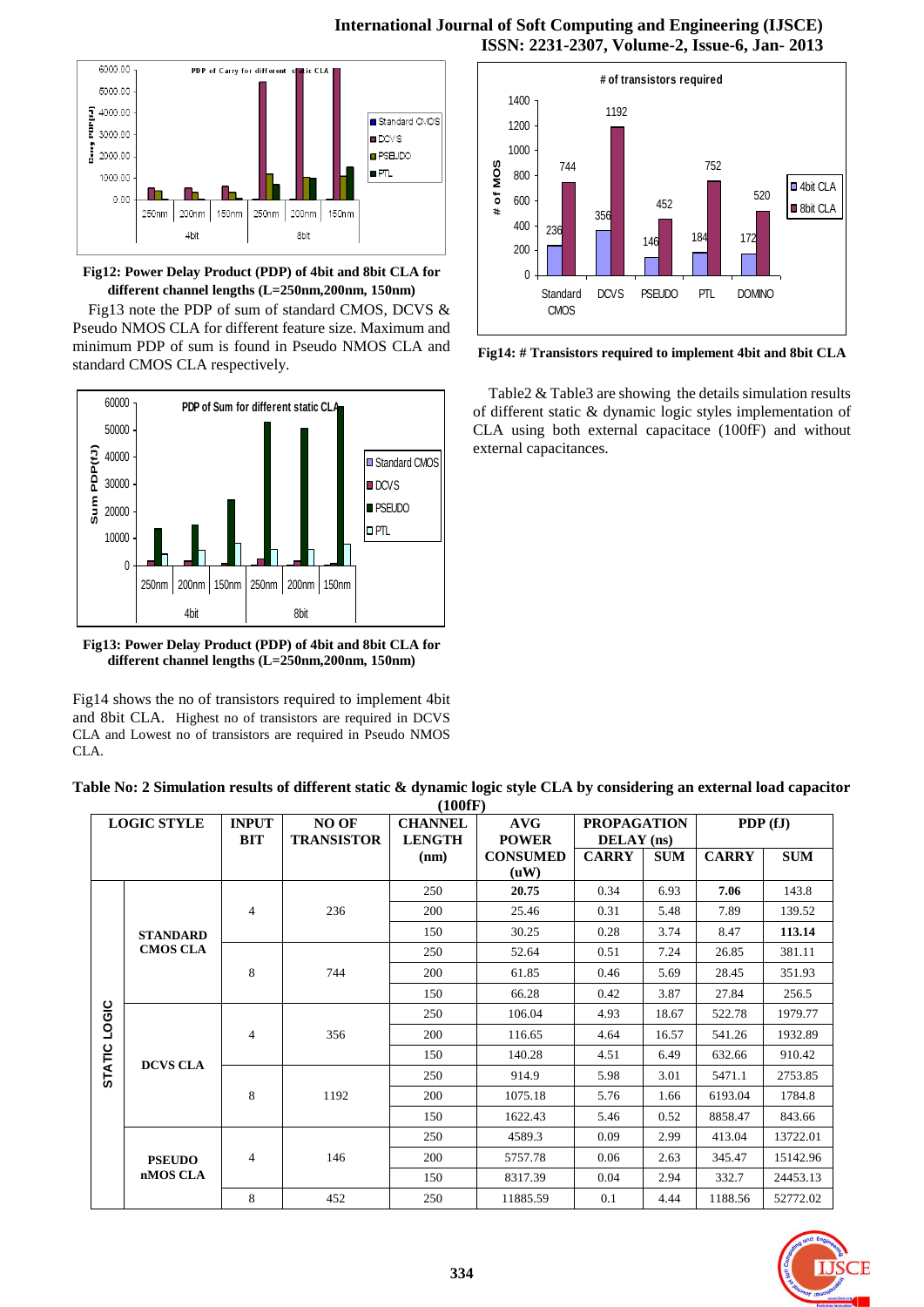# **Performance Analysis Of High Speed Low Power Carry Look-Ahead Adder Using Different Logic Styles**

|       |                                                        |   |     | 200 | 14923.1  | 0.07 | 3.4   | 1044.62 | 50738.54 |
|-------|--------------------------------------------------------|---|-----|-----|----------|------|-------|---------|----------|
|       |                                                        |   |     | 150 | 21529.99 | 0.05 | 2.73  | 1076.5  | 58776.87 |
|       |                                                        |   |     | 250 | 109.92   | 0.49 | 41.08 | 53.41   | 4515.95  |
|       | <b>PASS</b><br><b>TRANSISTOR</b><br><b>LOGIC (PTL)</b> | 4 | 184 | 200 | 128.24   | 0.45 | 45.36 | 57.6    | 5816.25  |
|       |                                                        |   |     | 150 | 236.57   | 0.38 | 35.97 | 89.73   | 8510.15  |
|       |                                                        | 8 | 752 | 250 | 263.08   | 2.69 | 24.02 | 707.11  | 6317.89  |
|       |                                                        |   |     | 200 | 308.87   | 3.18 | 20.29 | 981.54  | 6267.98  |
|       |                                                        |   |     | 150 | 553.12   | 2.73 | 14.29 | 1510.4  | 7902.95  |
|       |                                                        | 4 | 172 | 250 | 112.49   | 0.12 | 3.82  | 13.4    | 429.53   |
| LOGIC |                                                        |   |     | 200 | 134.15   | 0.09 | 3.08  | 12.26   | 413.76   |
|       | <b>DOMINO</b>                                          |   |     | 150 | 180.16   | 0.05 | 2.21  | 9.57    | 398.66   |
|       | <b>DYNAMIC</b>                                         | 8 | 520 | 250 | 142.6    | 0.13 | 3.83  | 18.53   | 546.3    |
|       |                                                        |   |     | 200 | 164.07   | 0.1  | 3.09  | 16.14   | 506.46   |
|       |                                                        |   |     | 150 | 210.01   | 0.06 | 2.22  | 12.59   | 465.24   |

| Table No: 3 Simulation results of different logic style implementation of CLA for intrinsic load capacitor |  |  |
|------------------------------------------------------------------------------------------------------------|--|--|
|                                                                                                            |  |  |

| <b>CARRY</b><br><b>CARRY</b><br><b>SUM</b><br>1.94<br>250<br>0.31<br>2.37<br>0.6<br>$\overline{4}$<br>200<br>2.67<br>0.27<br>0.72<br>1.25<br>150<br>3.18<br>0.21<br>0.67<br>1.13<br><b>STANDARD</b><br><b>CMOS CLA</b><br>4.03<br>250<br>2.06<br>0.51<br>2.68<br>$\,8\,$<br>200<br>4.25<br>0.46<br>2.47<br>1.96<br>4.72<br>150<br>0.41<br>2.26<br>1.94<br>3.99<br>250<br>46.06<br>9.68<br>183.78<br>$\overline{4}$<br>200<br>55.37<br>3.52<br>9.08<br>194.9<br>150<br>65.27<br>1.14<br>6.67<br>74.41<br><b>DCVS CLA</b><br>250<br>817.33<br>5.34<br>10.94<br>4364.54<br>$\,8\,$<br>200<br>1033.64<br>2.65<br>2739.15 | PDP(fJ)                  |  |
|----------------------------------------------------------------------------------------------------------------------------------------------------------------------------------------------------------------------------------------------------------------------------------------------------------------------------------------------------------------------------------------------------------------------------------------------------------------------------------------------------------------------------------------------------------------------------------------------------------------------|--------------------------|--|
|                                                                                                                                                                                                                                                                                                                                                                                                                                                                                                                                                                                                                      | $\pmb{\quad \text{SUM}}$ |  |
|                                                                                                                                                                                                                                                                                                                                                                                                                                                                                                                                                                                                                      | 4.6                      |  |
|                                                                                                                                                                                                                                                                                                                                                                                                                                                                                                                                                                                                                      | 3.34                     |  |
|                                                                                                                                                                                                                                                                                                                                                                                                                                                                                                                                                                                                                      | 3.59                     |  |
|                                                                                                                                                                                                                                                                                                                                                                                                                                                                                                                                                                                                                      | 10.8                     |  |
|                                                                                                                                                                                                                                                                                                                                                                                                                                                                                                                                                                                                                      | 10.5                     |  |
|                                                                                                                                                                                                                                                                                                                                                                                                                                                                                                                                                                                                                      | 10.67                    |  |
|                                                                                                                                                                                                                                                                                                                                                                                                                                                                                                                                                                                                                      | 445.86                   |  |
|                                                                                                                                                                                                                                                                                                                                                                                                                                                                                                                                                                                                                      | 502.76                   |  |
|                                                                                                                                                                                                                                                                                                                                                                                                                                                                                                                                                                                                                      | 435.35                   |  |
|                                                                                                                                                                                                                                                                                                                                                                                                                                                                                                                                                                                                                      | 8941.59                  |  |
| 11.62                                                                                                                                                                                                                                                                                                                                                                                                                                                                                                                                                                                                                | 12010.9                  |  |
| 150<br>1512.43<br>1.5<br>12.5<br>2268.65                                                                                                                                                                                                                                                                                                                                                                                                                                                                                                                                                                             | 18905.38                 |  |
| STATIC LOGIC<br>250<br>4488.85<br>0.08<br>359.11<br>1.32                                                                                                                                                                                                                                                                                                                                                                                                                                                                                                                                                             | 5925.28                  |  |
| $\overline{4}$<br>200<br>0.05<br>1.12<br>282.87<br>5657.31                                                                                                                                                                                                                                                                                                                                                                                                                                                                                                                                                           | 6336.19                  |  |
| 150<br>8216.97<br>0.03<br>1.01<br>246.51<br><b>PSEUDO</b>                                                                                                                                                                                                                                                                                                                                                                                                                                                                                                                                                            | 8299.14                  |  |
| nMOS CLA<br>250<br>11784.69<br>0.08<br>1.14<br>942.78                                                                                                                                                                                                                                                                                                                                                                                                                                                                                                                                                                | 13434.55                 |  |
| $\,8\,$<br>200<br>14722.17<br>0.06<br>1.11<br>883.33                                                                                                                                                                                                                                                                                                                                                                                                                                                                                                                                                                 | 16341.61                 |  |
| 21429.18<br>0.05<br>1.07<br>150<br>1071.46                                                                                                                                                                                                                                                                                                                                                                                                                                                                                                                                                                           | 22929.22                 |  |
| 250<br>97.49<br>1.94<br>3.65<br>189.04                                                                                                                                                                                                                                                                                                                                                                                                                                                                                                                                                                               | 356.31                   |  |
| $\overline{4}$<br>200<br>116.15<br>2.45<br>4.52<br>284.68                                                                                                                                                                                                                                                                                                                                                                                                                                                                                                                                                            | 525.24                   |  |
| <b>PASS</b><br>150<br>207.69<br>2.53<br>4.08<br>526.14                                                                                                                                                                                                                                                                                                                                                                                                                                                                                                                                                               | 848.04                   |  |
| <b>TRANSISTOR</b><br>250<br>116.19<br>2.68<br>0.49<br>310.81<br>LOGIC (PTL)                                                                                                                                                                                                                                                                                                                                                                                                                                                                                                                                          | 56.46                    |  |
| $\,8\,$<br>200<br>142.1<br>3.16<br>448.76<br>0.36                                                                                                                                                                                                                                                                                                                                                                                                                                                                                                                                                                    | 50.61                    |  |
| 483.68<br>$2.7\,$<br>0.21<br>1307.1<br>150                                                                                                                                                                                                                                                                                                                                                                                                                                                                                                                                                                           | 103.84                   |  |
| 250<br>84.08<br>0.12<br>0.17<br>10.45                                                                                                                                                                                                                                                                                                                                                                                                                                                                                                                                                                                | 14.54                    |  |
| $\overline{4}$<br>200<br>105.79<br>0.09<br>0.12<br>9.58                                                                                                                                                                                                                                                                                                                                                                                                                                                                                                                                                              | 13.12                    |  |
| 151.7<br>150<br>0.05<br>0.08<br>7.97<br><b>DOMINO</b>                                                                                                                                                                                                                                                                                                                                                                                                                                                                                                                                                                | 11.79                    |  |
| 250<br>85.4<br>0.13<br>0.19<br>11.49                                                                                                                                                                                                                                                                                                                                                                                                                                                                                                                                                                                 | 15.83                    |  |
| DYNAMIC LOGIC<br>8<br>200<br>106.93<br>0.1<br>0.13<br>10.36<br>150<br>152.73<br>0.06<br>9.1<br>0.08                                                                                                                                                                                                                                                                                                                                                                                                                                                                                                                  | 14.19<br>12.78           |  |